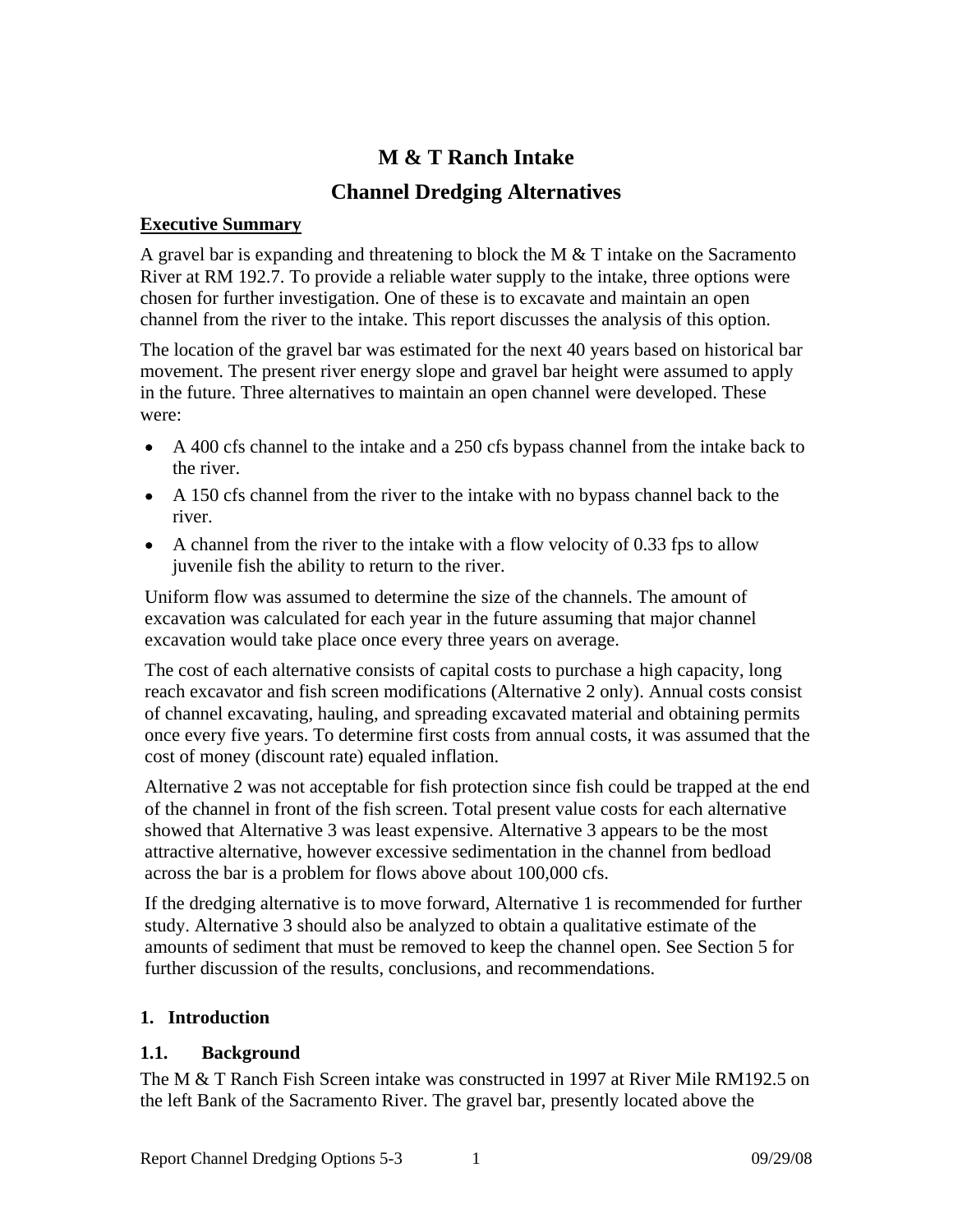confluence of the Sacramento River and Big Chico Creek, has become larger in the downstream direction since 1995. At the same time, the right bank has eroded about 270 feet over a 0.5 mile length of the river bank across from the M & T intake upstream (Mussetter Engineering). By about 2001 the gravel bar was beginning to encroach on the M & T Fish Screens. In November 2001 much of the gravel bar was removed from the M & T Fish Screens upstream. In 2003 a Steering Committee was convened to investigate ways to prevent river deposition from restricting flow to the M  $&$  T intake. Reports were written to define the problem and propose solutions (Strand, Harvey, et al, Mussetter Engineering, Larson). The panel recommended three alternatives, given below in order of preference.

- 1. Install Ranney Wells and pump water into the M & T canal. It was estimated that three or four wells would be required.
- 2. Placement of spur dikes or revetment on the right bank from a point 700 feet upstream of the M  $&$  T intake to about 500 feet upstream of the head of the gravel bar. See Mussetter (2005) for a further description.
- 3. Dredging and Fish Screen Modification to provide flow to the M  $&$  T intake across the gravel bar.

Studies of providing Ranney wells were conducted by MWH (2004). During subsequent studies and meetings it was determined that the cost of construction and operation of the Ranney well system were too high. The placement of spur dikes to deflect the river channel toward the left bank was the second preferred alternative. However, placing rock in the river is a sensitive issue and obtaining permits to do so would be difficult. Therefore, the Steering Committee decided to look into this dredging option in more detail.

### **1.2. Objective**

The objective of this report is to perform a reconnaissance level feasibility investigation of alternatives to provide water to the existing intake by excavating and maintaining a channel from the river to the intake.

### **2. Assumptions and Criteria**

To assess dredging alternatives it is first necessary to predict the progress of gravel bar migration and estimate its size. In addition, one must predict the behavior of Big Chico Creek in the face of gravel bar growth. For the purposes of this analysis some general assumptions were made. These are listed below.

### **2.1. Gravel Bar Movement**

The assumptions, which drive this alternative's size and cost, are the estimates of the location and size of the gravel bar over the life of the project. The assumptions regarding the gravel bar are based on the following: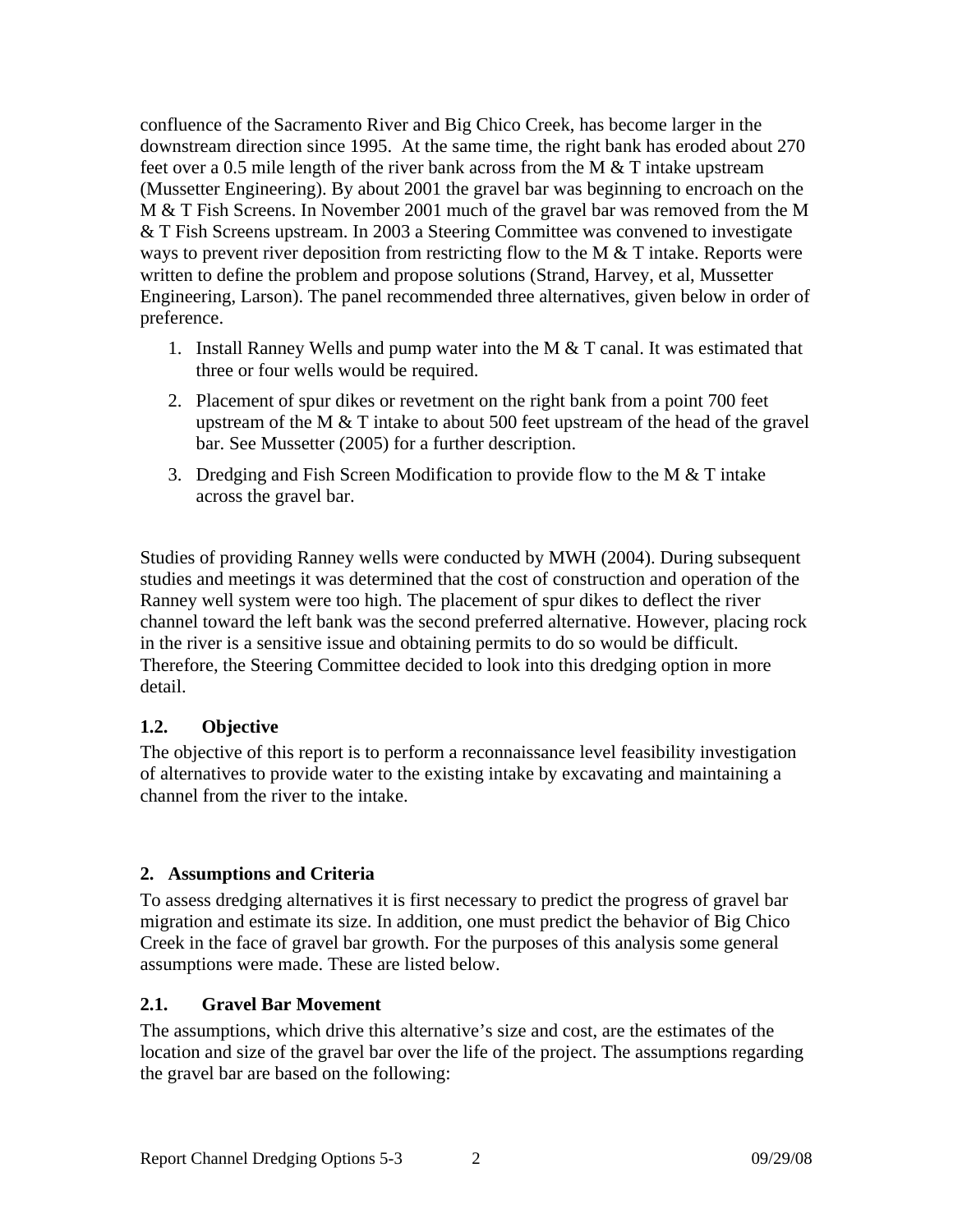- The gravel bar is moving downstream as the right bank erodes (Mussetter). Based on Figure 3.19 in Mussetter (2005), the right bank bend has moved downstream about half a mile or 2,500 feet from 1979 to 2003. It is assumed that the gravel will continue to migrate downstream at this rate, which is about 100 feet every year.
- The southern tip of the gravel bar moved downstream about 136 feet per year from 1995 through 1999 as measured on a DWR aerial photo showing the river with the gravel bar and river bank locations for the years 1995 through 2003. The gravel bar was excavated and reduced in size in 2002. The DWR photo also shows the gravel bar position after the excavation. The gravel bar shows minimal movement between July 2003 and June 2005, even though the west bank of the river opposite the gravel bar receded about 100 feet over the same period.
- The channel width of the river and width of the gravel bar will remain the same.
- No future measures will be undertaken to direct the river back toward the M & T intake. Therefore, dredging a channel to the intake will be required for the life of the project.
- As the gravel bar moves downstream, Big Chico Creek will probably cut a new channel through the gravel bar. Prior to this time it is envisioned that access to all points along the channel will have been constructed. Therefore, even after Big Chico Creek cuts through the gravel bar, access will be possible to all parts of the channel.
- The gravel bar after moving will be at the same height as the present gravel bar.

#### **2.2. Assumptions and Criteria**

The basic assumptions and criteria for this analysis are provided below:

- The available head drop for the channel is .00065 feet per foot. This was determined from the water surface elevations from the RMA2 model run by Mussetter Engineering. See Mussetter Engineering (April 12, 2006).
- The life of the project is 40 years. It is assumed that the project life of the M  $&$  T intake and pump is 50 years. By the time this project is implemented, it will have been 10 years since the M & T project has been placed on line.
- The inflation rate and cost of money are equal. Therefore, the annual cost is multiplied by the number of years it is expected to occur to obtain first cost.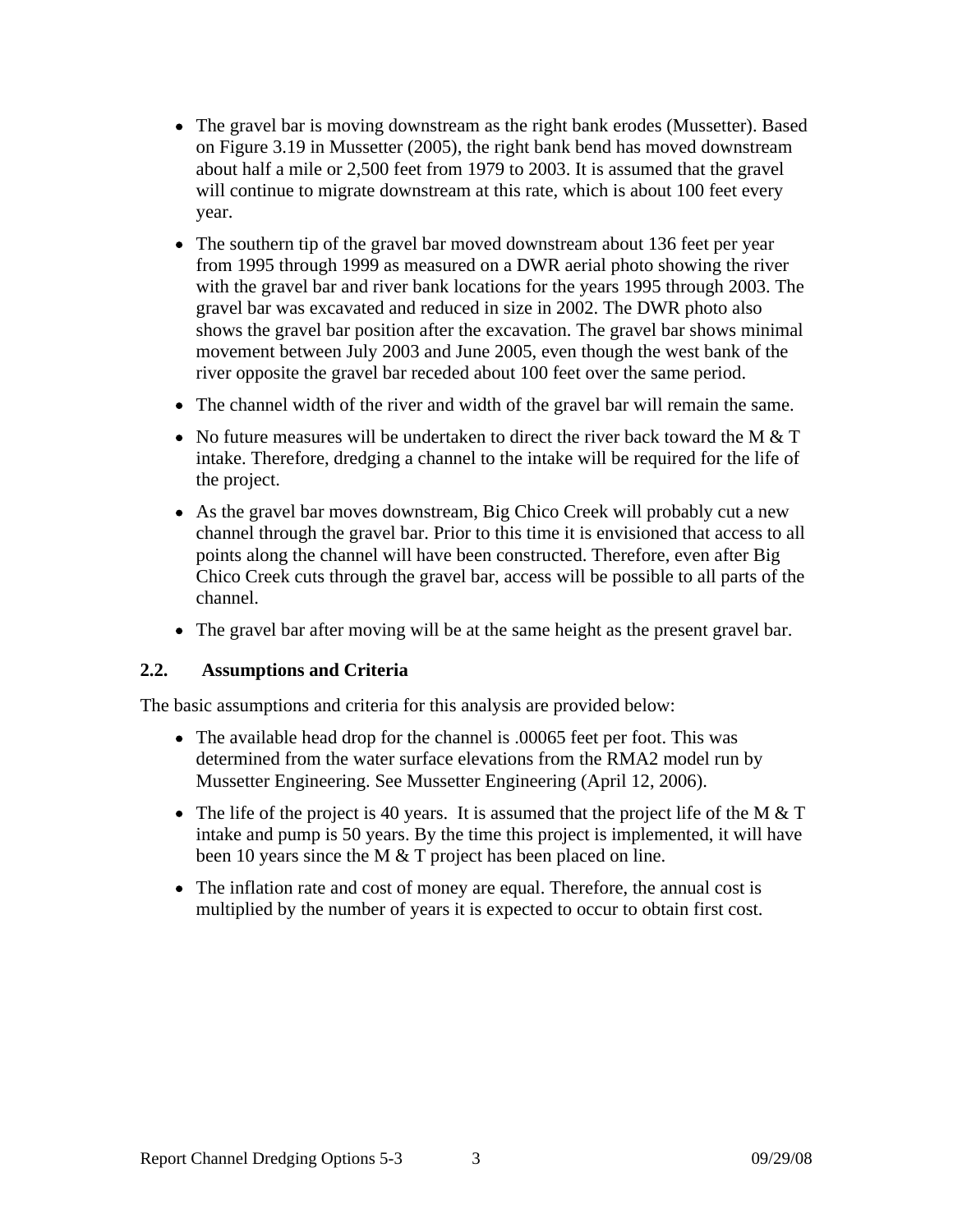• The diverted flows by month are:

| <b>Month</b> | Flow (cfs) |
|--------------|------------|
| January      | 70         |
| February     | 70         |
| March        | 70         |
| April        | 100        |
| May          | 150        |
| June         | 150        |
| July         | 150        |
| August       | 150        |
| September    | 120        |
| October      | 120        |
| November     | 100        |
| December     | 100        |

- Access can be obtained across State Park lands at the head of the gravel bar.
- The length of channels are as shown on the figures in this report.
- No environmental mitigation costs have been included.
- Permits can be obtained for cleaning the channel over the life of the project.
- $\bullet$  An acceptable fish screen approach velocity with no sweeping flow is 0.22 fps. This assumes that this figure will be approved by the fishery agencies.
- The screen approach velocity with the appropriate sweeping velocity is a maximum of 0.33 fps per California Department of Fish Game (2000).
- Access to the river can be obtained in the vicinity of the M  $&$  T intake, as required for channel and intake excavation. The maximum grade is a one-to-four slope.
- The channel will be accessible at all points along its length by a Gradall excavator purchased for the purpose of cleaning the channel.
- Excavation of a channel cannot be done efficiently with a clamshell crane because the gravel bar material is hard and well compacted (McAmis).
- The channel at the fish screens will be excavated to maintain a sweeping velocity of 0.66 fps with a flow of 250 cfs.
- To facilitate immediate channel cleaning, it is assumed that the permitting agencies will grant permits for an extended period of time with renewable clauses. This eliminates the requirements to obtain permits whenever the channel needs cleaning.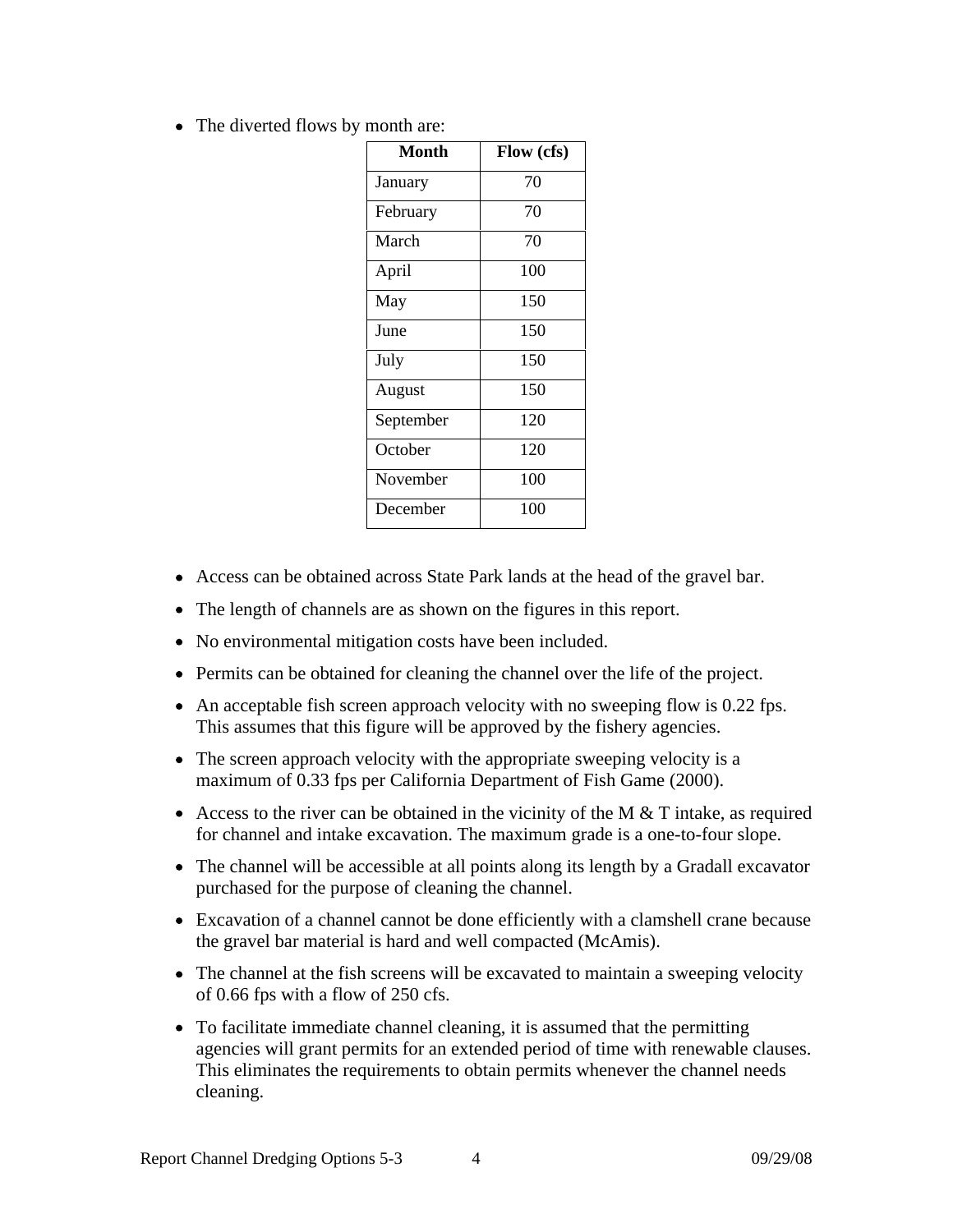### **2.2.1. Hydraulic and Sediment Transport Considerations**

The river inundates the gravel bar at flows between 30,000 and 40,000 cfs. This is based on cross section plots of the HEC RAS backwater model furnished by Mussetter Engineering. For flows below about 35,000 cfs, access can be gained onto the gravel bar to clean the channel across the bar. This access to clean the channel is available about 95% of the time as shown on the flow exceedence curve in Mussetter (2006).

Concerning gravel deposition the following assumptions were made:

- Significant sediment transport does not occur below 75,000 cfs (Mussetter, 2006), which flows about 1.5% of the time and occurs about 2 out of every three years. So, it is unlikely that the approach and bypass channels will be filled every year on average.
- Based on plots of cross sections in the vicinity of the gravel bar furnished by Mussetter Engineering, the height of the gravel bar above low water level was found to be 10 feet. This was used in calculations of material to be excavated.
- The shear stress on the gravel bar will not move material during a once per two year even (90,000 cfs) (Mussetter, 2006). Therefore, significant deposition is assumed to occur once every three years or at flows of about 100,000 cfs or above. It is assumed that major cleaning is required every three years.
- Since the proposed channel for Alternatives 1 and 2 is along the northern boundary of the gravel bar, sediment cannot travel through the wooded state park immediately upstream. So, deposition will occur mainly at the entrance to the channel near the river. In addition, gravel deposition has not occurred in the Big Chico Creek channel at the upstream end of the gravel bar. For these reasons, we assume that, on average, 67% of the channel has to be excavated.
- Three quarters of the excavation volume will be excavated at the end of the high water season. A quarter of the excavated volume will have to be removed during the high-water season to keep the channel open for refuge water of up to 100 cfs during the winter season.
- Based on the above, the following assumptions were used to calculate sediment removed:

Alternatives 1 and  $2 - 67\%$  of the channel length must be cleaned every three years.

Alternative 3 – 100% of the channel length will be cleaned every three years.

#### **3. Alternatives**

#### **3.1. Alternative 1 Channel with Bypass Flow**

This alternative calls for delivering the required flows to the M  $&$  T intake plus enough additional flow to provide a sweeping velocity past the screens of twice the approach velocity as required by the CDFG fish screening criteria.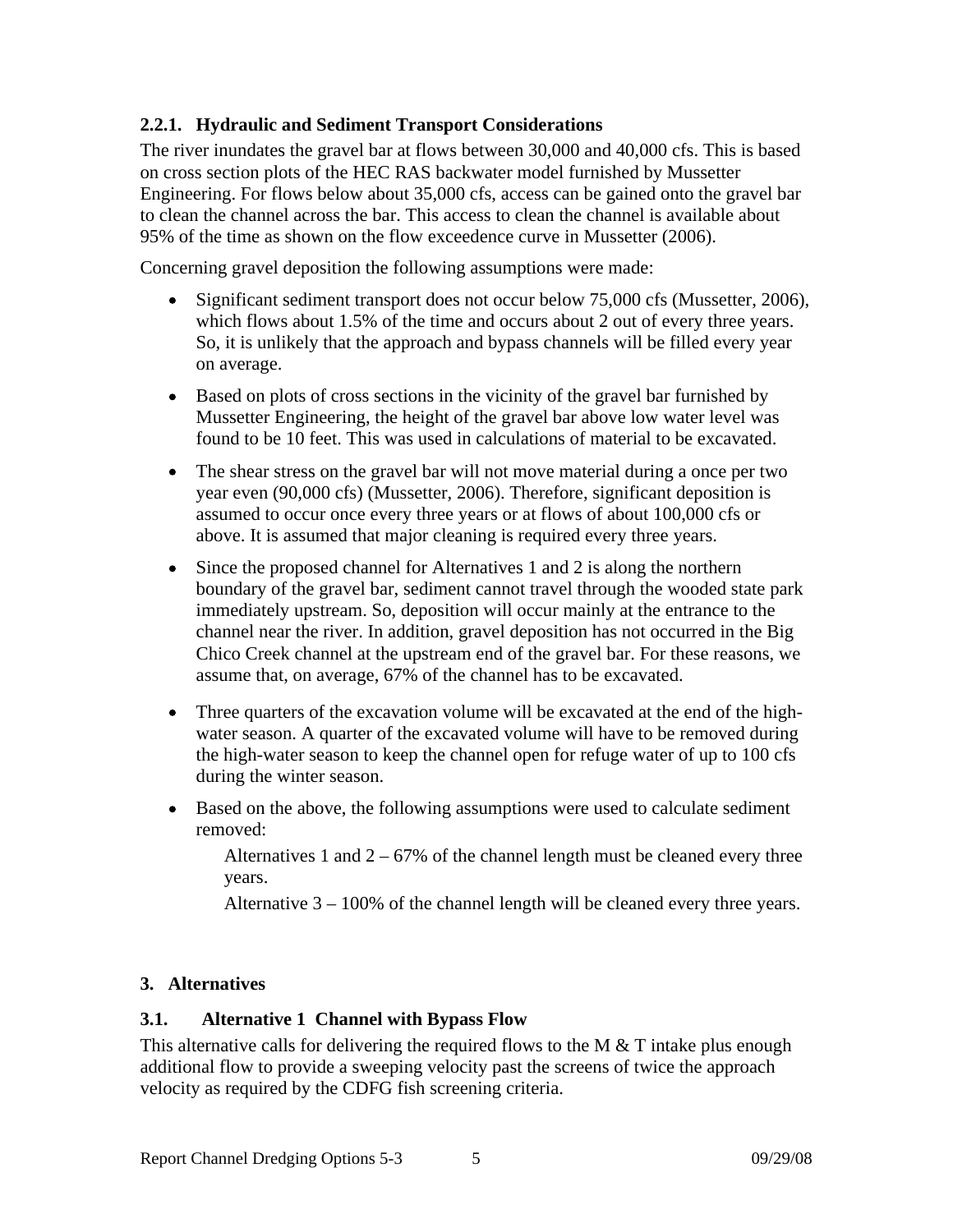### **3.1.1. Approach and Bypass Channels**

The maximum intake design flow of 150 cfs plus a sweeping flow of 250 cfs constitute the design flow for the approach channel. The flow of 250 cfs would provide minimum sweeping velocity of 0.67 fps. The Manning's n value is 0.023 and the energy slope available is 0.00064 feet per foot for both the approach and bypass channels (Dai). The approach channel would have a conveyance area of 112 square feet. This is a channel with a bottom width of 12 feet and 2:1 side slopes flowing at a velocity of 3.6 fps and depth of 5.1 feet. The bypass channel would have a conveyance area of 80 square feet. This is a channel with a bottom width of 12 feet and 2:1 side slopes flowing at a velocity of 3.1 fps and depth of 4.0 feet.

The location and size of the gravel bar were estimated at four years in the future, 2010, 2020, 2030, and 2040. The channel was assumed to have the same length and height at the end of the project life in 2050. See Figures 1 through 4. This time span approximately coincides with the assumed 40-year life of the project. These were drawn assuming that the gravel bar is moving downstream at 100 feet per year. The location and size of the gravel bar were calculated based on data described in subsection 2.1, above. The channel across the gravel bar for each of these years was designed on the alignment shown in Figures 1 through 4. The gravel bar was assumed to be ten feet above the low water surface for the purposes of computing the excavation quantities. This alignment utilizes the additional flow from Big Chico Creek to keep the channel scoured. At a future time Big Chico Creek might form a new channel across the bar and approach channel. See subsection 2.2.1 for assumptions used in calculating the gravel bar excavation quantities. The Table 3.1 below shows the length of channels and estimated amount of material removed to create the channels.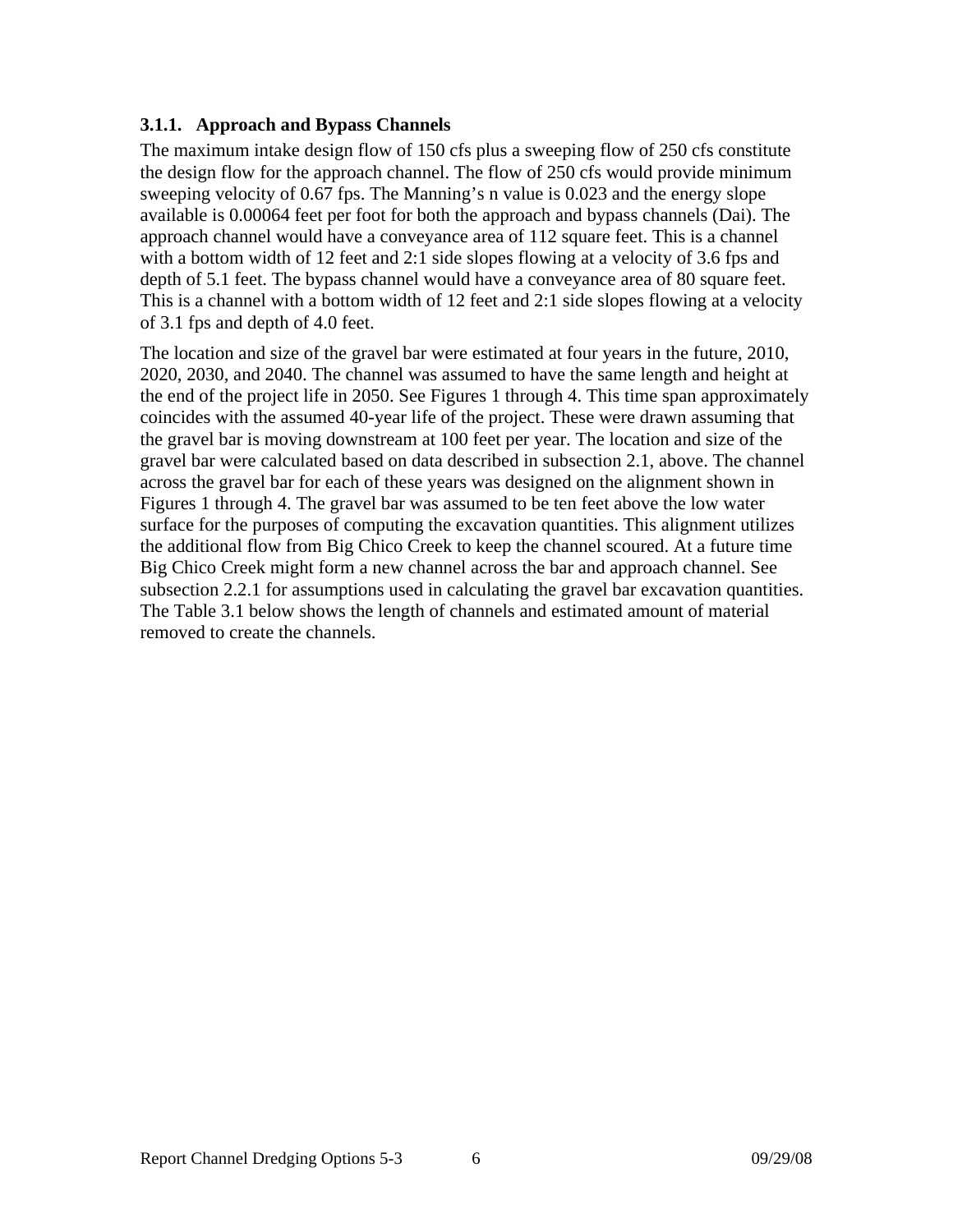| Year    | <b>Channel</b> | <b>Average</b><br><b>Channel</b><br>Length (ft) | Average<br>Volume<br><b>Removed per</b><br>Year (cu yd) | <b>Total</b><br>Volume<br>removed<br>per year<br>(cu yd) |
|---------|----------------|-------------------------------------------------|---------------------------------------------------------|----------------------------------------------------------|
| 2010    | Approach       | 1,750                                           | 9,180                                                   |                                                          |
| to 2020 | <b>Bypass</b>  | 300                                             | 1,390                                                   | 10,570                                                   |
| 2020    | Approach       | 2750                                            | 14,420                                                  |                                                          |
| to 2030 | <b>Bypass</b>  | 650                                             | 3,010                                                   | 17,430                                                   |
| 2030    | Approach       | 2,750                                           | 14,420                                                  |                                                          |
| to 2040 | <b>Bypass</b>  | 900                                             | 4,160                                                   | 18,580                                                   |
| 2040    | Approach       | 2,750                                           | 14,420                                                  |                                                          |
| to 2050 | <b>Bypass</b>  | 1,100                                           | 5,090                                                   | 19,510                                                   |

**Table 3.1 Alternative 1 Channel Excavation Quantities**

The channel would be kept open with a long reach, high capacity excavator to maximize the reach. Even with a longer reach, the excavator would require access to both sides of the channel in order to clean a channel this wide. Culverts would be placed in the channel at the upstream end of the gravel bar, so that the excavator could access the south and west sides of the channel. The culverts would be removed after the work is completed. Additional access points would be required down the levee both upstream and downstream of the fish screens. The maximum slope of the access ramp would be about one to four.

At the fish screens, the channel would be allowed to encroach on the screens slightly as shown by the embankment on the left side of Figure 5. At low water conditions in the river, this encroachment allows for a sweeping velocity of about 0.76 fps, which is greater than twice the approach velocity, for a bypass flow of 250 cfs. It would be very difficult to clean between and around the screens. If the screens become impacted by gravel deposition, staging areas would have to be constructed around the screens for access by smaller excavators.

#### **3.1.2. Alternative 1 Costs**

The excavation costs were estimated on a cost per volume basis. It was assumed that the channel would be excavated once every three years. See subsection 2.2.1 for assumptions regarding excavation amounts. The excavator would be a high capacity, long reach excavator with a 1 cubic yard bucket. This would be a machine such as a Gradall XL5200. It would be purchased at the beginning of the project. The excavation cost per cubic yard would cover all operating expenses including replacing the machine during the life of the project. It is assumed that excavation could be accomplished at the rate of 160 cubic yards per hour with a three-yard bucket. The cost per cubic yard of excavation is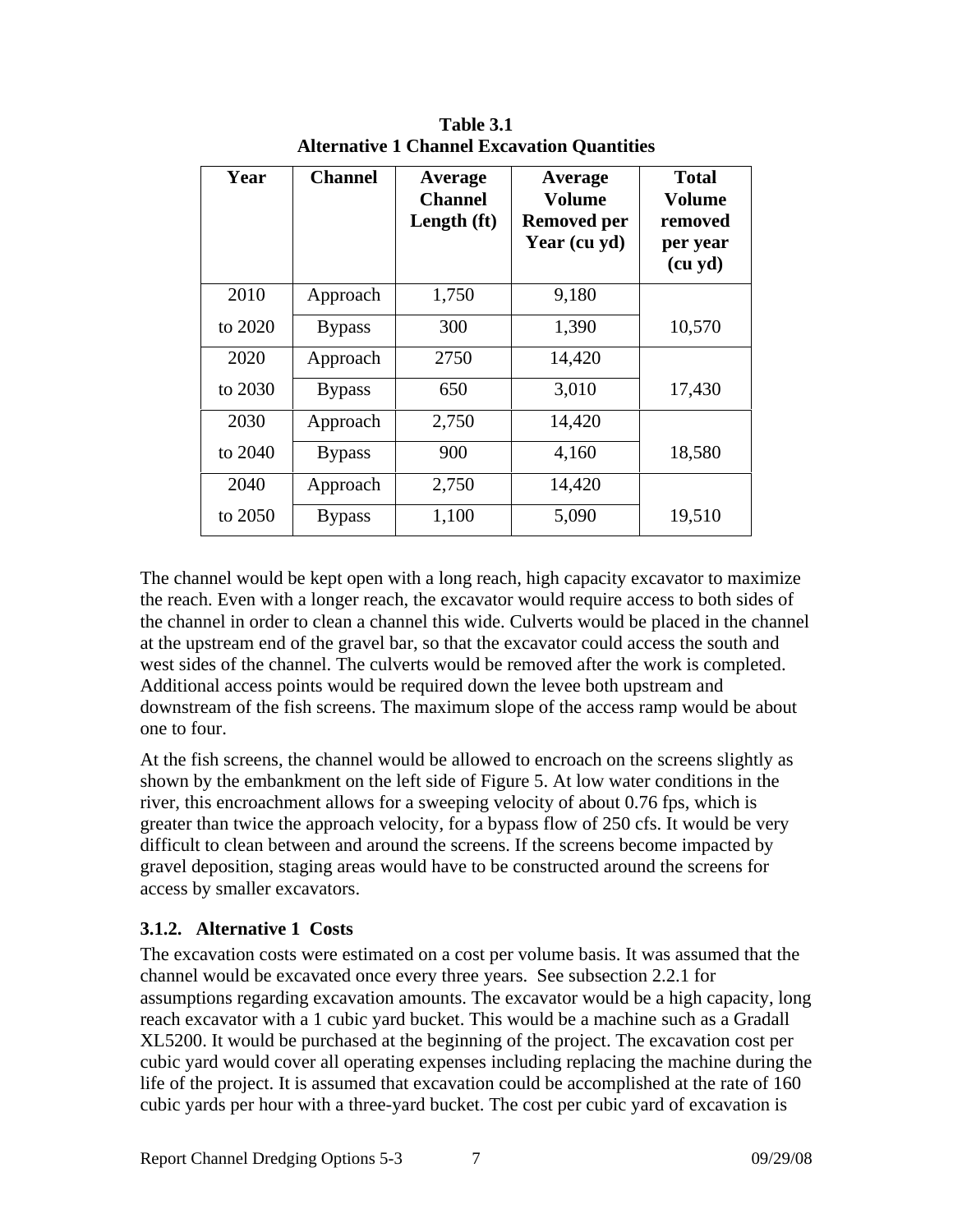assumed to be \$3.51 from RS Means Heavy Construction Cost Data. It is assumed that the excavated material could be deposited on the downstream side of the channel using the long reach of the excavator. A bulldozer would spread the material out on the gravel bar. The bulldozer would move the material an average of 50 feet at the cost of \$1.54 per cubic yard. Therefore, the haul cost would be eliminated. \$1.00 per cubic yard was added for mobilization and demobilization and installing the culverts.

Another of the first costs would be to obtain the necessary permits to allow channel maintenance whenever the channel became restricted. These permits are assumed to be written for a ten-year period, are assumed to be renewable, and their costs are covered by the "Obtain Permits" first cost in Table 3.2.

Table 3.2 shows very rough cost figures to indicate the relative life cycle cost differences between alternatives assuming a 40-year life.

| <b>Purchase of Excavator</b>                   | \$450,000   |
|------------------------------------------------|-------------|
| <b>Obtain Permits</b>                          | \$350,000   |
| Channel Excavation (50-<br>year present value) | \$3,998,000 |
| Haul Excavation (50-year<br>present value)     | $ -$        |
| Total Present Value Cost                       | \$4,798,000 |

**Table 3.2 Alternative 1 Costs (Present Value)**

\* No haul is assumed to be required since the excavated material would be deposited on the river-side of the channel.

### **3.1.3. Variation Alternative 1**

This variation consists of reducing the cross section at the fish screens by re-constructing the cylindrical fish screen arrangement. The four cylinder screens would be placed in line, upstream to downstream. This would reduce the flow area at the screens, reducing the amount of flow to provide sweeping velocities. The sweeping flow could be reduced from 250 cfs to about 135 cfs. Reducing the approach channel excavation quantities by about 40%. However, the fish screen piping would have to be rearranged, which would require cofferdamming the area and adding new pipes. The steel pilings and protective steel would have to be removed and replaced. This should be investigated, if it is decided that further study of the dredging alternatives, is warranted.

## **3.2. Alternative 2 Channel with Diverted Flow and Modified Fish Screen**

This alternative differs from Alternative 1 in that only the intake design flow is conveyed in the approach channel. This would reduce the size of the approach channel, and a bypass channel back to the river downstream of the screens is not required. However, without a bypass flow the sweeping flow over the screens would vary from about 0.33 to 0.0 fps. Published CDFG screening criteria for screens in non-flowing waters states: "The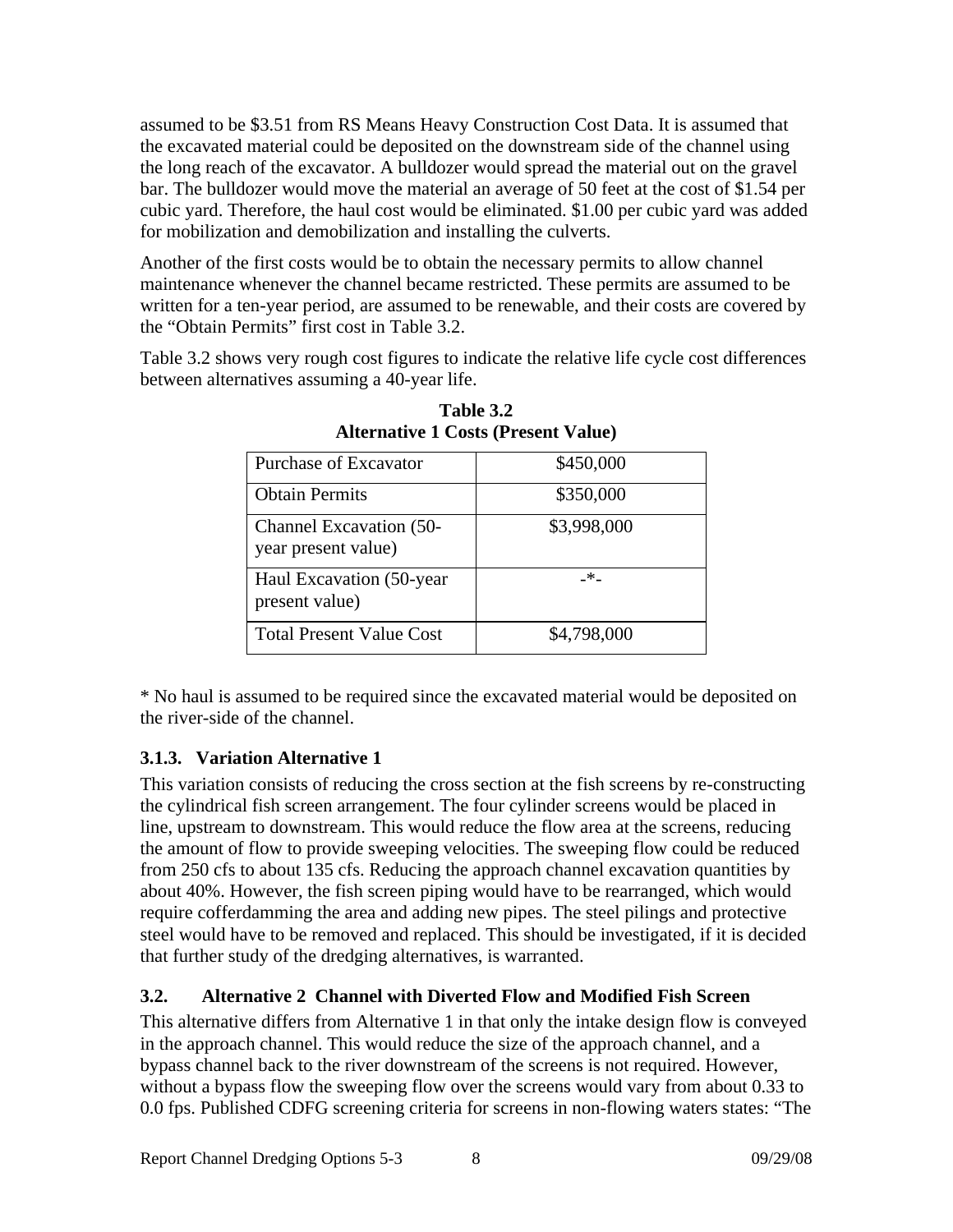specific screen approach velocity shall be determined for each installation, based on species and life stage of fish being protected." California Department of Fish and Game (2000).

### **3.2.1. Approach Channel**

For this alternative the maximum design flow in the approach channel is 150 cfs. The energy slope available is 0.00064 feet per foot. The approach channel would have a conveyance area of 55 square feet. This is a channel with a bottom width of 12 and 2:1 side slopes flowing at a velocity of 2.7 fps and depth of 3.0 feet. No channel would be maintained downstream of the intake since there is no bypass flow in this alternative.

This channel would require less excavation than in Alternative 1. The process for excavating the channel would be the same as in Alternative 1 and is explained in subsection 3.1.1. Table 3-3 shows the amount of annual excavation needed to keep the channel open for each of the future years of operation.

| Year         | <b>Channel</b><br>Length (ft) | <b>Total Volume</b><br>removed per<br>year (cu yd) |
|--------------|-------------------------------|----------------------------------------------------|
| 2010 to 2020 | 1,750                         | 7,180                                              |
| 2020 to 2030 | 2,750                         | 11,280                                             |
| 2030 to 2040 | 2,750                         | 11,280                                             |
| 2040 to 2050 | 2,750                         | 11,280                                             |

**Table 3.3 Alternative 2 Approach Channel Excavation Quantities**

### **3.2.2. Fish Screen Modification**

To accommodate this alternative, the approach velocity to the screens must be decreased to decrease the chance of fish impingement on the screen. The fish screening criteria from CDFG (2000) states that, for screens in non-flowing waters, the approach velocity is to be determined on a case-by-case basis. For the purposes of this analysis, it is assumed that an approach velocity of 0.22 fps would be acceptable to the fishery agencies. This means that an additional 50% of screen area below the low water level is required to meet this negotiated standard. The area around and near the existing screens would be dewatered to construct an additional set of T screens. A cofferdam, sheet pile wall, extending from the levee around and beyond the existing screens would be constructed. The concrete foundation and a new T-screen assembly would be installed off the end of the existing manifold. See Figure 6. This would add an additional 50% of screen area. At 150 cfs, the approach velocity to the screens would be reduced to about 0.22 fps. No additional pipe would be required through the levee, since the maximum flow would remain at 150 cfs. The piping for the air-burst cleaning system would be extended to the third set of cylindrical screens from the compressor and air receiver tank. The cleaning system would have an additional 50% of screens to clean increasing the minimum time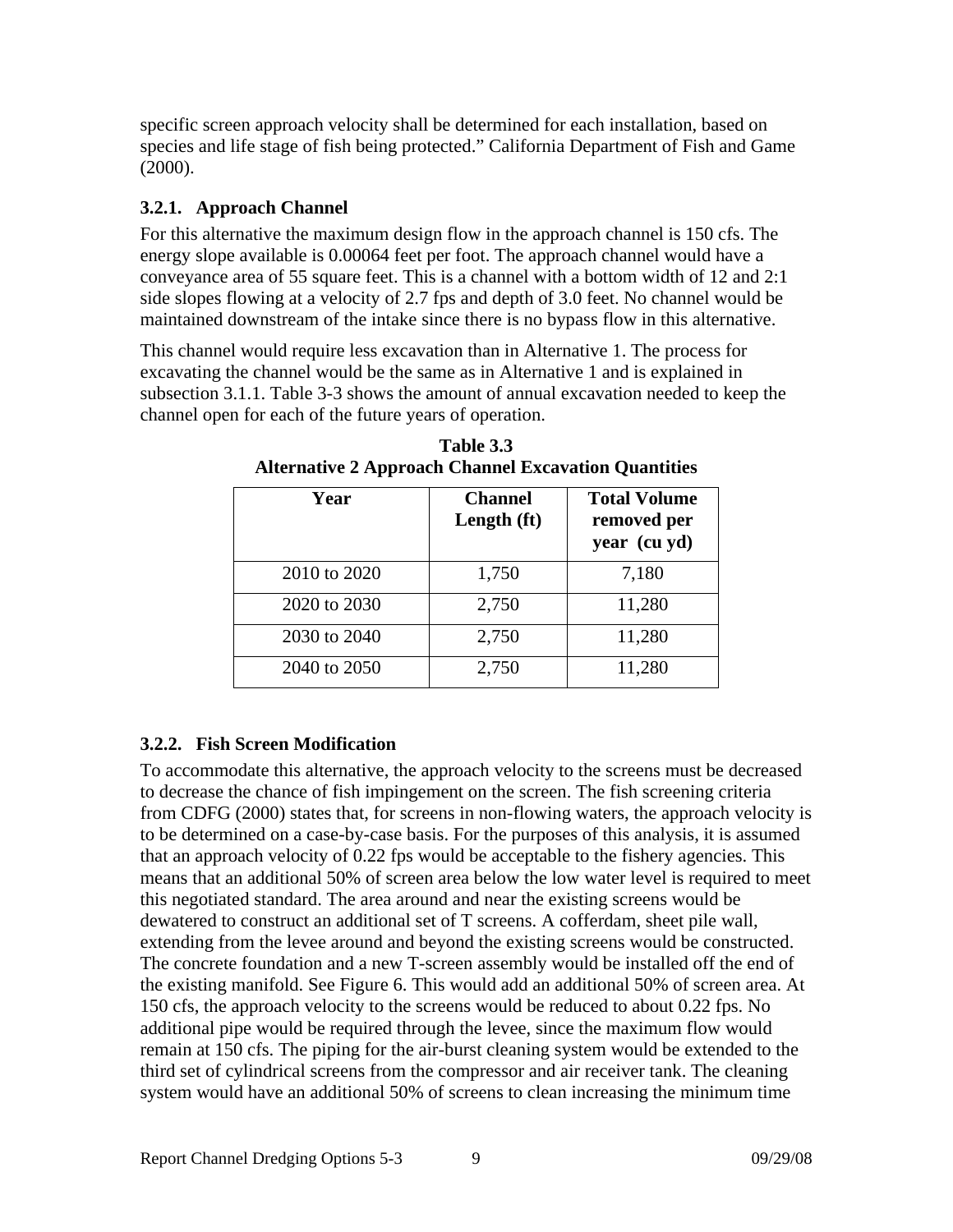between cleanings by 50%. Instead of cleaning the screens every 5 minutes, the screens would be cleaned every 7.5 minutes. An additional set of air pipes would have to be run from the air receiver over the levee to the new cylindrical screens.

#### **3.2.3. Alternative 2 Costs**

Table 3.4 shows rough cost figures estimated to indicate the relative life cycle cost differences between alternatives.

| <b>Fish Screen Expansion</b>                   | \$1,100,000 |
|------------------------------------------------|-------------|
| <b>Obtain Permits</b>                          | \$350,000   |
| Channel Excavation (40-<br>year present value) | \$2,483,000 |
| Haul (50-year present<br>value)                |             |
| <b>Excavator Purchase</b>                      | \$450,000   |
| Total                                          | \$4,383,000 |

**Table 3.4 Alternative 2 Costs (Present Value)**

\* No haul is assumed to be required since the excavated material would be deposited on the river-side of the channel.

First costs in this alternative include fish screen modifications and excavator purchase. Another first cost is obtaining the necessary permits to allow channel maintenance whenever the channel became restricted. These permits are assumed to be written for a ten-year period and are assumed to be renewable. The cost for the initial permits and re obtaining them in future years is assumed to be covered in the "Obtain Permits" cost in Table 3.4.

The method of excavation and cleaning the channel is the same as described for Alternative 1 above. The costs per cubic yard for excavation and spreading are also the same as those in Alternative 1.

### **3.3. Alternative 3 Dead-end Channel (V=0.33 fps)**

#### **3.3.1. Approach Channel**

This alternative involves constructing a channel from the river to the fish screens. It would have a velocity of 0.33 fps, which allows juvenile fish to swim out of the cul de sac and back to the river. This alternative is shown on Figures 1 through 4.

The channel excavation requirements are calculated in the same manner as in Alternatives 1 and 2. For this alternative the maximum design flow in the approach channel is 150 cfs, and a minimal slope is required due to the low velocity. The approach channel would require a conveyance area of 450 square feet. This is a channel with a bottom width of 50 and 2:1 side slopes flowing at a velocity of 0.33 fps and depth of 7.1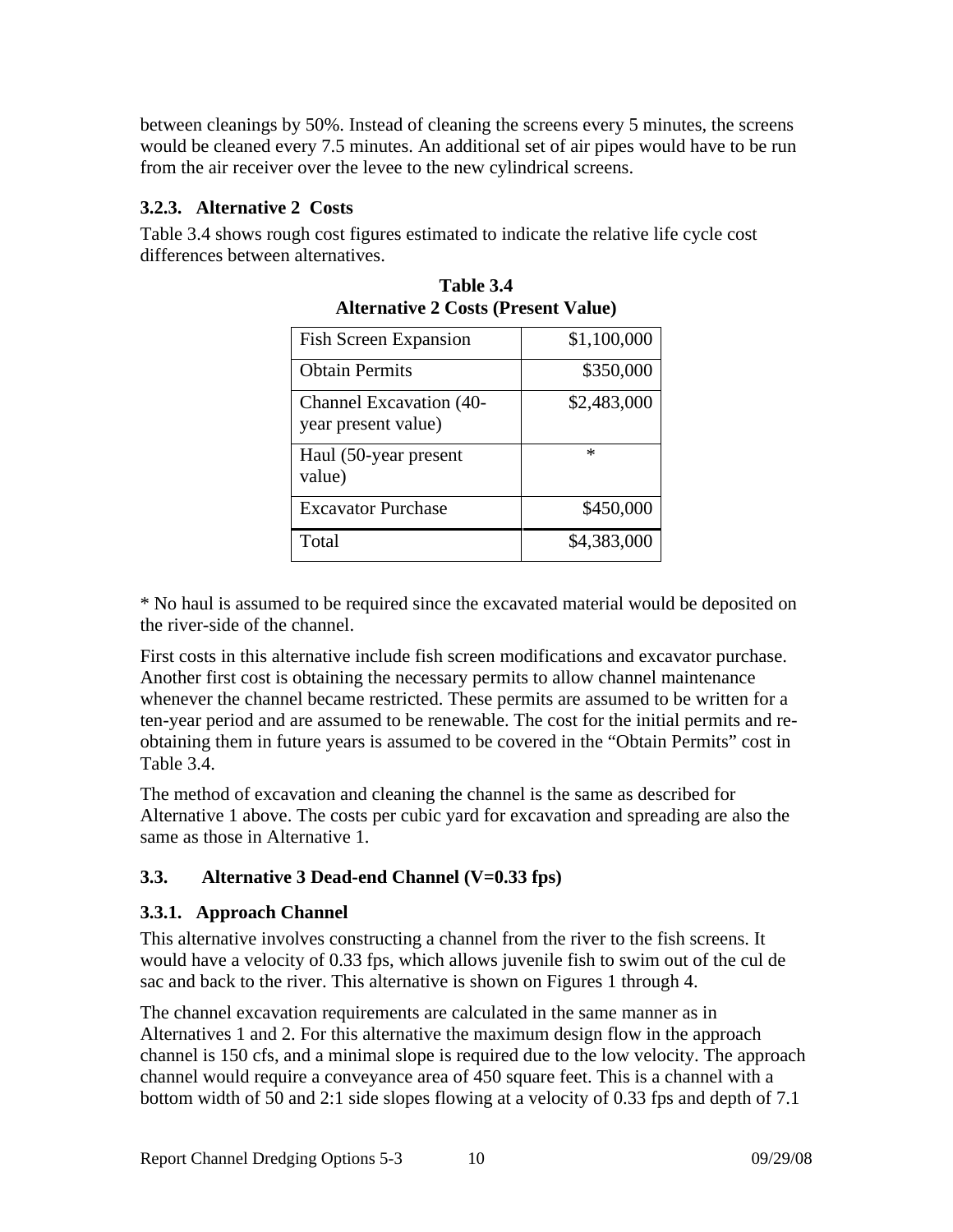feet. No channel would be maintained downstream of the intake since there is no bypass flow in this alternative.

As in the other alternatives, it is assumed that the top of the gravel bar is 10 feet above the low water elevation. The top width of the excavated channel is 118 feet. A long reach, high capacity excavator with an extension arm would be required. First, ramps would have to be built down from the top of the levee down to the gravel bar. In addition, temporary work pads would be constructed at points along one side of the channel to reach the whole channel width. Hauling half of the excavation from the upstream side of the channel is assumed to be necessary. Excavated material from the downstream side would be spread on the gravel bar with a bulldozer, similar to the approach in Alternatives 1 and 2.

| Year         | <b>Channel</b><br>Length (ft) | <b>Total Volume</b><br>removed per year<br>(cu yd) |
|--------------|-------------------------------|----------------------------------------------------|
| 2010 to 2020 | 250                           | 2,220                                              |
| 2020 to 2030 | 300                           | 5,320                                              |
| 2030 to 2040 | 400                           | 7,100                                              |
| 2040 to 2050 | 400                           | 7,100                                              |

**Table 3.5 Alternative 3 Approach Channel Excavation Quantities**

The channel for this alternative is shown on Figures 1 through 4. For the purposes of this study, it was assumed that the approach channel would be excavated perpendicular to the river channel. However, for possible reduction of sedimentation in the channel, another alignment might be selected. Another idea to possibly reduce maintenance is to extend a rock barrier wall from levee into the river just upstream of the fish screens. This could protect the channel near the screens from sedimentation.

#### **3.3.2. Alternative 3 Costs**

Table 3.6 shows rough cost figures estimated to indicate the relative life cycle cost differences between alternatives.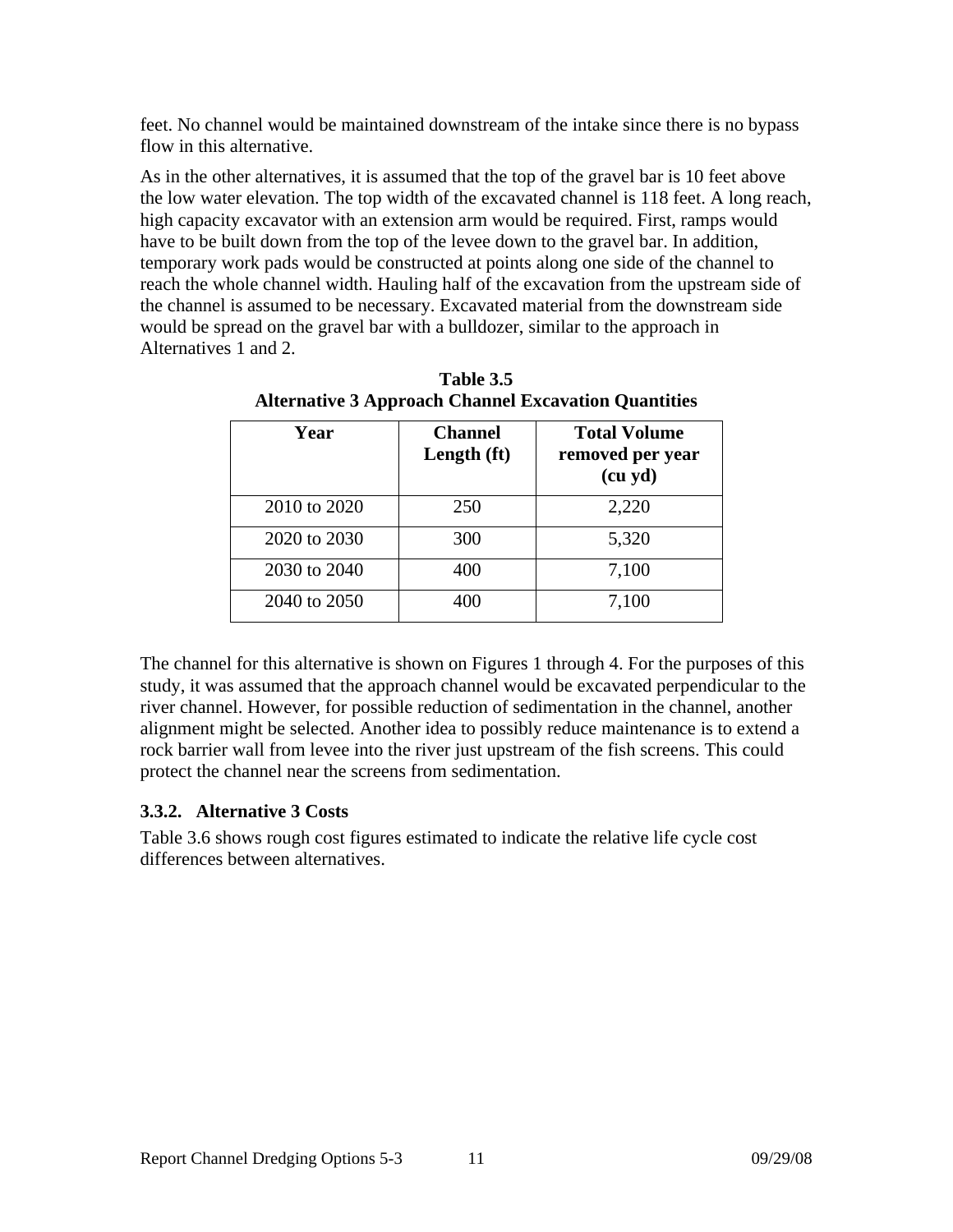| <b>Excavator Purchase</b>                      | \$450,000   |
|------------------------------------------------|-------------|
| <b>Obtain Permits</b>                          | \$350,000   |
| Channel Excavation (50-<br>year present value) | \$930,000   |
| Haul (50-year present<br>value)                | \$1,196,000 |
| Total                                          | \$2,926,000 |

| $\cdots$<br>Table 3.6                      |
|--------------------------------------------|
| <b>Alternative 3 Costs (Present Value)</b> |

The material excavated from the south half of the channel will be placed on the downstream side of the channel where it will be available for redistribution by the river. The excavation unit costs are the same as those for Alternatives 1 and 2. The material taken from the north side of the channel is assumed to be hauled off site five miles at a cost of \$11.00 per cubic yard.

### **4. Other Alternatives**

#### **4.1. Different Approach Channel Layout**

In their technical memo Stillwater Sciences (2001) showed a different layout for a dredged approach channel. Its inlet on the river is located at the upstream end of the state park just south of River Road. It would be cut through the state park to Big Chico Creek. This alternative has the advantage that the channel inlet is located in a back eddy at the downstream end of a rip rap embankment. This back eddy could reduce sediment deposition at the inlet decreasing maintenance costs. The reason that this alternative was not carried further is that the approach channel would divide the park in half and it is doubtful that the land rights could be obtained from California State Parks.

### **4.2. Dredging Option**

MWH held discussions with Ben Pennock of GCID regarding GCID's approach to maintaining the inlet channel to their screens. He made a quick estimate of dredging based on use of a suction dredge on a barge as employed by GCID. The cost of this alternative was very expensive and was not considered further.

#### **5. Results and Conclusions**

The following conclusions can be drawn from this analysis:

• For Alternative 1, if the bypass flow can be reduced, the total flow in the approach channel would be lower, decreasing the channel size and, therefore,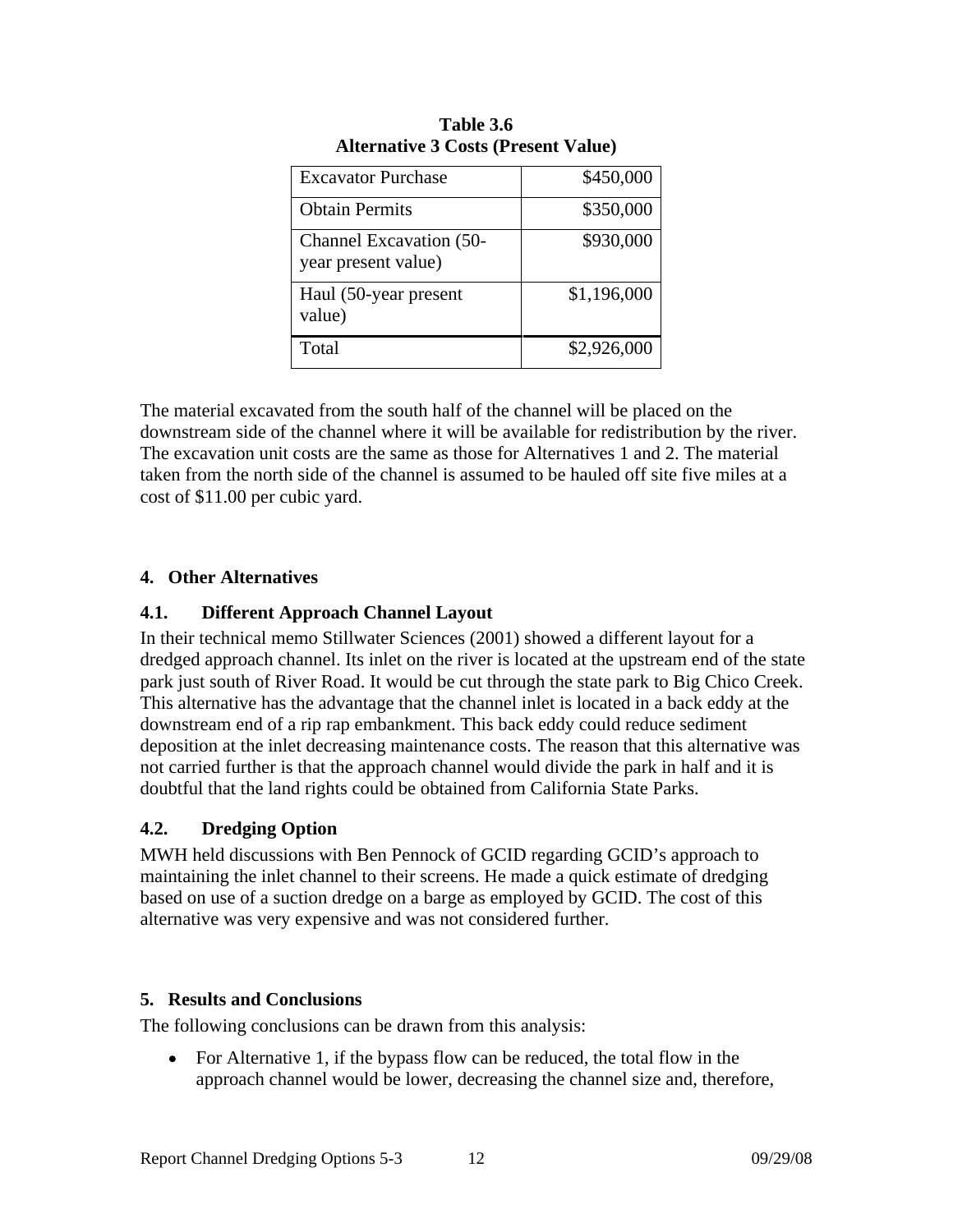reducing the excavation quantities. Permission would have to be obtained from the fishery agencies.

- Alternative 2 provides a dead end for downstream migrating fish. After entering and traveling down the channel, these migrants cannot return up the channel against the velocity. Therefore, they are trapped without a means of escape. This alternative should not be considered further for this reason.
- For all alternatives a Section 1601 Streambed Alteration Agreement from CDFG and Corps 404 permits must be obtained. It is assumed that permits for all alternatives can be issued for long periods, 5 to 10 years and that the permits can be renewed over the life of the project.
- The channel excavation requirements are dependent on the frequency of high flow events and, therefore, cannot be accurately predicted.
- The excavator purchased for the project is dedicated to this project. The bulldozers and dump trucks will have to be rented.
- Alternative 3 is the least expensive. However, it is most susceptible to accumulating sediment in the channel since the channel lies across the exposed gravel bar. The approach channels in Alternatives 1 and 2 are protected to some extent from bedload by the vegetation upstream in the state park. To protect the Alternative 3 channel, it could be beneficial to place a rock wall on the upstream side of the approach channel to prevent bedload from entering the channel. However, greater amounts of bedload will move around the end of the wall into the channel. This rock wall suffers from the same objections as the groins, although it would be much smaller.
- In all alternatives, there is a risk of sediment settling under and around the screens. This sediment would be very difficult to remove without damaging the screens. So, an effective way of eliminating sediment settlement at the screens must be devised.
- Alternatives 1 and 2 involve cutting a channel across the upper end of the gravel bar, which state parks considers to be park land. Obtaining permission to construct such a channel could be difficult.
- All the alternatives call for depositing excavated material on the gravel bar downstream of the channels and spreading it with a bulldozer. It is assumed that this activity would be allowed. Hauling the material would cost a considerable amount of money.
- Any dredging alternative allows the gravel bar to migrate onto the fish screens at the M  $&$  T intake. It is the intent to keep the channel as clean as possible, but some gravel will be deposited in and around the fish screens. This area would be difficult to clean, because using excavating equipment could damage the screens. For Alternative 3 the rock wall from the levee outward could keep gravel away from the screens.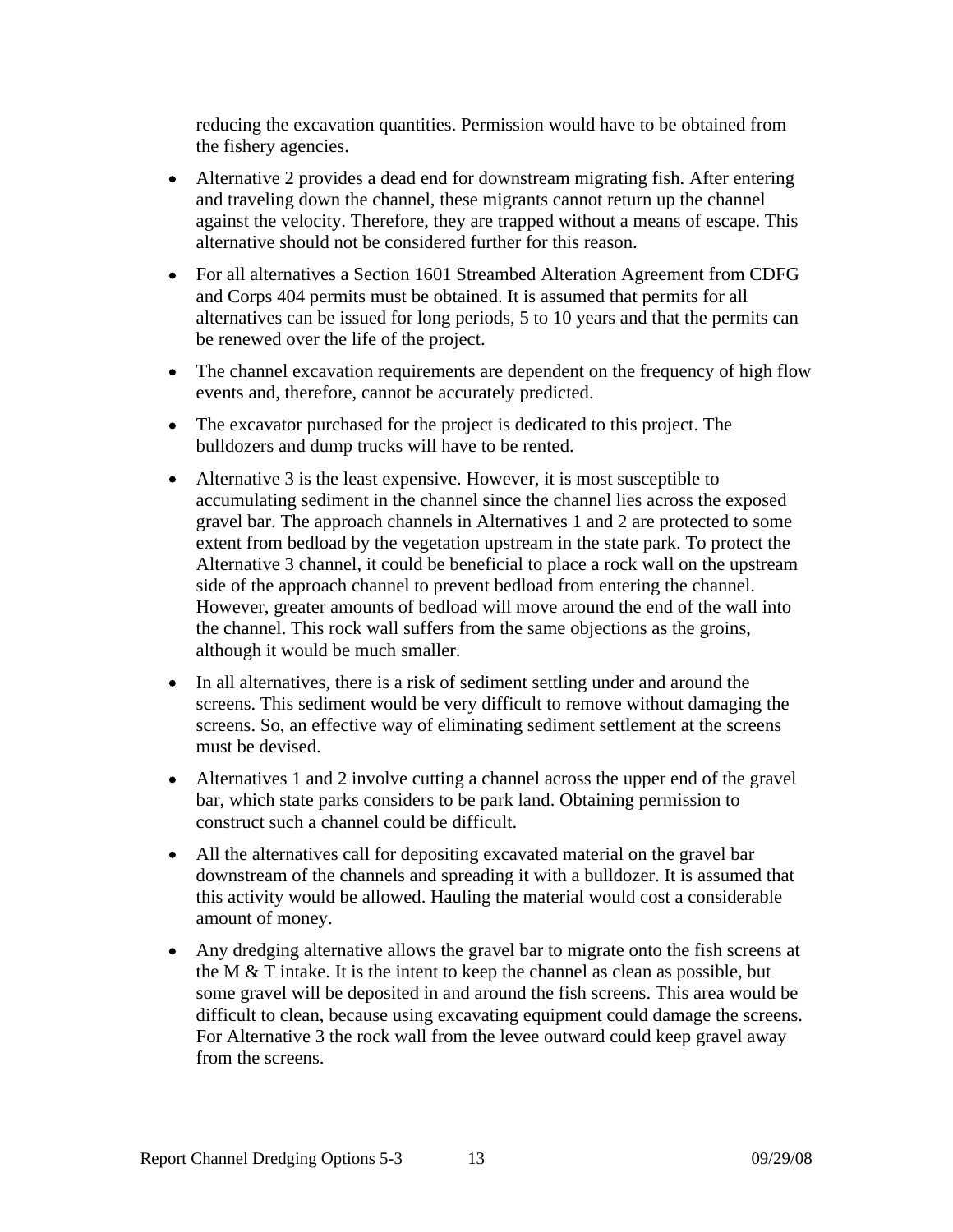- Alternative 1 is preferred. The feasibility of Alternative 3 depends on the amount and frequency of sediment accumulation in the channel and the ability to gain access to clean it out. It should be evaluated in a physical model. See the recommendation below.
- Alternatives 1 and 3 should be evaluated with a movable bed, physical hydraulic model to ascertain the location and size of the channels and to obtain a qualitative estimate of the amounts of sediment that must be removed to keep the channels open.

#### **References**

California Department of Fish and Game, Fish Screening Criteria, June 19, 2000 (from web site: [www.dfg.ca.gov/nafwb/fishscreencriteria.html](http://www.dfg.ca.gov/nafwb/fishscreencriteria.html))

California Department of Water Resources, Sacramento River Bank Erosion Study, M & T Ranch (RM193), June 14, 1999 Aerial Photo, Filename*: BigChicoCreek— M&TranchBaseMap-2005-7-22.dwg,* Plotted July 22, 2005

Dai, Thomas, Mussetter Engineering, e-mail April 19, 2006.

Harvey, M.D., Larsen, E.W., Mussetter, R.A., and Cui, Y, Channel and Sediment Transport Dynamics near River Mile 193, Sacramento River, 2004

Larsen, Eric W., Future Meander Bend Migration and Floodplain Development Patterns near River Miles 200 to 191 of the Sacramento River, 2005

McAmis, John, Personal Communication, April 12, 2006

Mussetter Engineering, Two Dimensional Modeling to Evaluate Potential River Training Works at M & T Pumping Plant Sacramento, RM192.5, January 2005

Mussetter Engineering, Two Dimensional Modeling to Evaluate Potential River Training Works at M & T Pumping Plant Sacramento River, RM192.5, 2005 (Topography and Bed Material), Revised April 12, 2006

Stillwater Sciences, Technical Memorandum, Final Draft of M&T Ranch and Llano Seco Wildlife Refuge Pump Intake, 2001